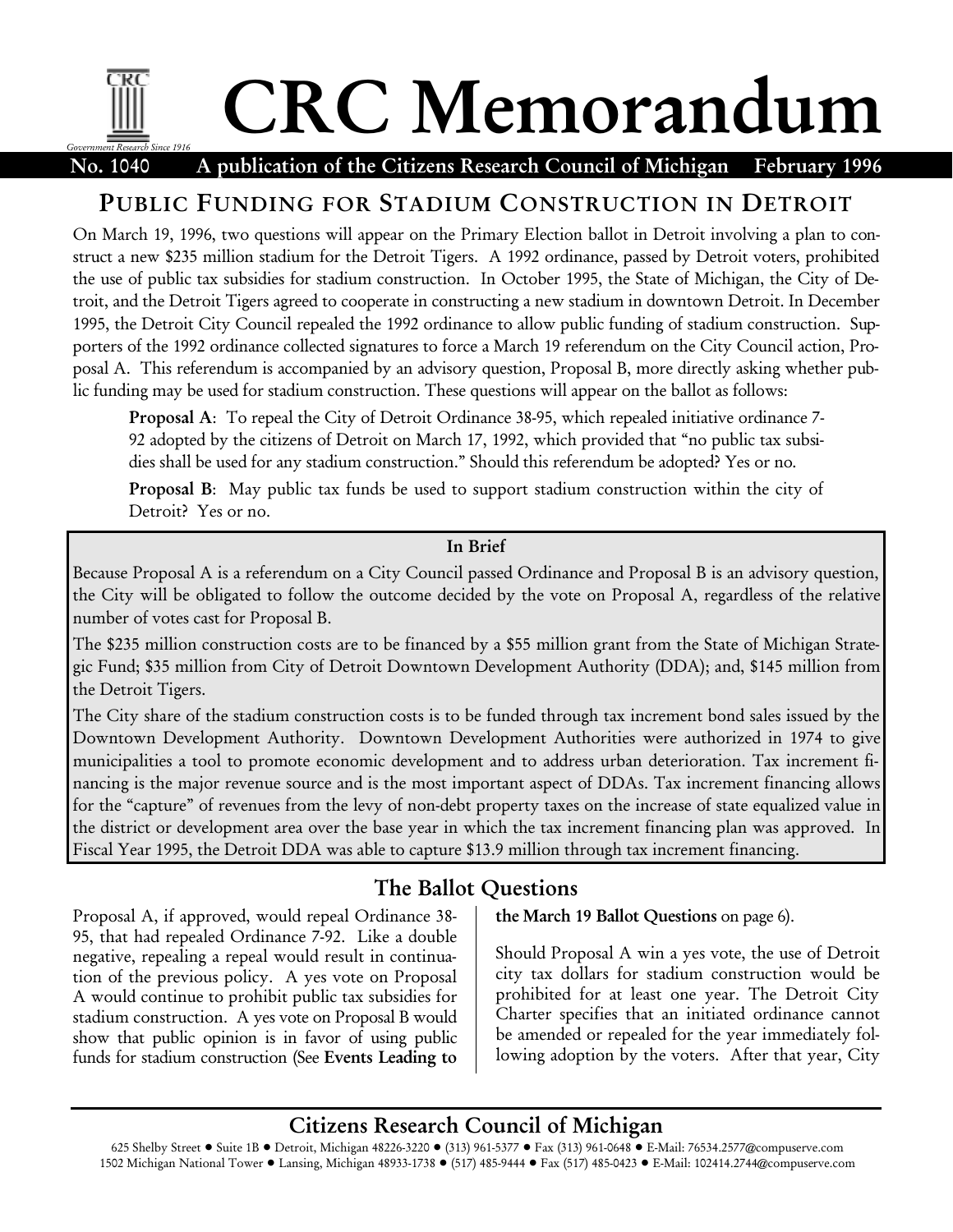Council may amend or repeal the ordinance.

A referendum on the December passage of Ordinance 38-95 is consistent with the original intent of the 1992 initiative. The petitions circulated to put the 1992 question on the ballot contained language providing that any changes, modifications, amendments, or abandonment of the present use of Tiger Stadium would be prohibited unless approved by a majority of the voters. While the Wayne County Circuit Court ruled several provisions of the proposed ordinance were not proper decisions to be made by the voters, over 11,000 city voters signed petitions that included these provisions.

# In the Case of Conflicting Outcomes

Two questions relating to the same subject hold the potential for a conflicting outcome. What if a majority of voters vote yes on both Proposal A and Proposal B? Or if a majority votes no on both A and on B?

Currently, Tiger Stadium is owned by the City of Detroit and is leased to the Detroit Tiger, Inc. The lease extends to 2008, and does not require the Tigers to pay any rent. Upon completion of the stadium project, the Detroit DDA will own the new stadium, resulting in a taxexempt facility, and the Tigers will enter into a new lease legally committing them to Detroit until the year 2033.

### Advisory Questions

There is no provision either in state law or in the Detroit City Charter specifically authorizing the City of Detroit to place advisory questions on general public policy issues on the ballot. Section 1 of Article 3 of the Detroit City Charter provides for the timing of regular and special city primary and general elections. The final paragraph of this section states:

A special election for the submission of a proposition may be called by a resolution of the city council adopted at least 60 days before the spec- cial election. [Emphasis added]

Despite the absence of a definition of a "proposition" in the City Charter, the City has included within that term advisory questions. Ballot questions that have a binding effect are specifically referred to as "initiative or referendum" in Article 12 of the City Charter. Without provision in state law or the City Charter, advisory questions have no binding effect on existing laws or on the persons elected to make the laws, either at the city or state level.

The Detroit City Charter provides that in instances when two or more initiative or referendum measures have conflicting provisions, or attempt to accomplish the same object, and more than one of these measures is approved by the voters, the measure receiving the highest number of affirmative votes shall prevail to the extent of their inconsistency.

However, in this instance, Proposal A is a referendum and Proposal B is an advisory question.

# Stadium Financing

In October 1995, the State of Michigan, the City of Detroit, and the Detroit Tigers agreed to cooperate in constructing a new stadium. The document outlining this agreement is referred to as the Memorandum of Understanding. This document calls for a stadium to be constructed in downtown Detroit. The \$235 million construction costs are to be financed by a \$55 million grant from the

The only question of any binding consequence is the referendum, Proposal A, seeking to repeal an existing ordinance. As with the casino gambling issue, an advisory vote merely expresses the wishes of the electorate (See Advisory Questions on this page). As a result, even if the vote were to result in a substantial majority expressing an opinion on Proposal B while Proposal A receives a narrow majority in the opposite direction, only Proposal A would be of consequence.

State of Michigan Strategic Fund; \$35 million from City of Detroit Downtown Development Authority (DDA); and, \$145 million from the Detroit Tigers (See Funding Sources for the Proposed Stadium on page 3).

In addition, \$5 million will be placed in a contingency fund to cover unforeseen cost overruns for land acquisition and infrastructure costs by the Detroit DDA. The ex-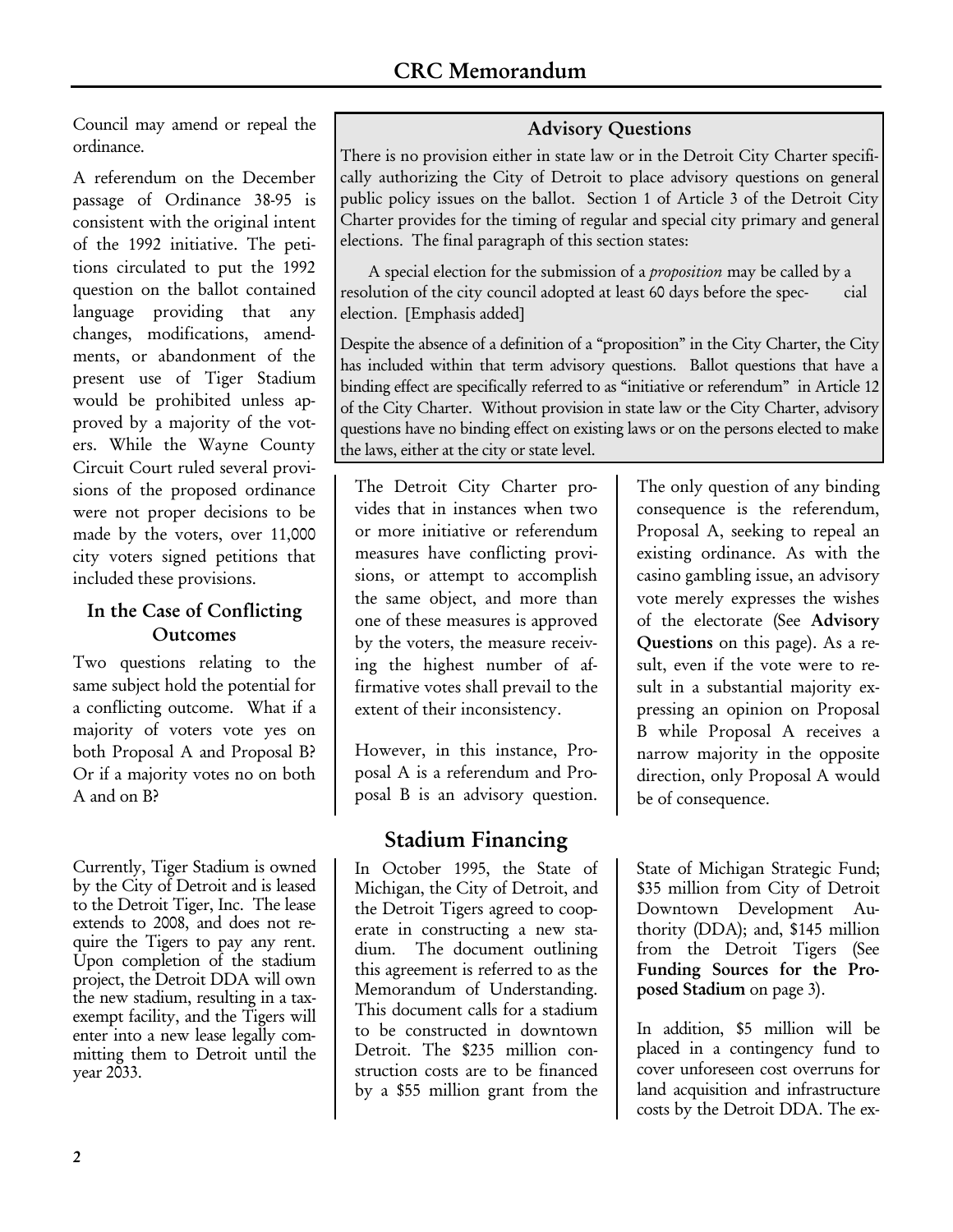

penditure of any additional money for construction costs would specifically go against the Memorandum of Understanding, which states as follows:

The maximum amount to be contributed by the DDA to pay the Costs of the Stadium Project shall not exceed the sum of (a) the DDA Contribution [\$35 million] and (b) the amount authorized to be expended from the Contingency Fund [\$5 million]...

Beginning in 1999, a \$250,000 annual deposit (a total of \$8.5 million) will be made in a major repair and replacement fund. In the event that the \$5 million in the Contingency Fund is not needed for stadium construction cost overruns, it will be deposited into the major repair and replacement fund.

The Michigan Strategic Fund grant will be used to pay the costs of land acquisition, site development, and improvement of publicly owned infrastructure. The DDA funds can be used for any stadium construction costs except those specifically allocated to the Tigers. The Detroit Tigers are responsible for all costs not paid from the Michigan Strategic Fund grant, the DDA contribution, or the contingency fund, including cost overruns, the cost of designing the new stadium, liabilities under the construction contracts, and the cost of operation, maintenance and repair of the stadium complex.

### Michigan Strategic Fund

The Michigan Strategic Fund was created in 1984 to foster greater coordination of state policies and to make available public and private development finance opportunities to businesses and communities within the state.

Should Detroit voters decide to permit public funding for a new stadium, an obstacle may still stand in the way of using the Michigan Strategic Fund for state funding. In 1993, the Governor was sued by several Indian tribes because the state had not negotiated an Indian gaming compact. The Legislature gave its consent to gaming compact, but the consent decree, and thus, the flow of a percent of casino winnings into the Michigan Strategic Fund, was never consented to by the Legislature.

The grant to the stadium project includes revenues from Indian gaming winnings paid to the state due to the consent decree. A court challenge has been filed contesting whether the Strategic Fund Board had the constitutional right to spend revenues from the consent decree. It is alleged that Section 17 of Article IX of the State Constitution has been violated. This Section states:

No money shall be paid out of the state treasury except in pursuance of appropriations made by law.

#### The Downtown Development Authority and Tax Increment Bonds

The City share of the stadium construction costs is to be funded through tax increment bond sales issued by the Downtown Development Authority. Downtown development authorities (DDAs)

Impact of New Sports Facilities Studies differ on the extent to which spin-off economic development occurs as a result of investment in sports facilities. Clearly, gains are experienced in employment during construction. Gains more easily attributable to investment in sports facilities are found in the form of aesthetic and psychological value. In the case of Detroit, because a stadium already exists, and economic activity currently surrounds this stadium, the gains are more likely to relate to civic image than if the City did not all ready have a stadium in the first place.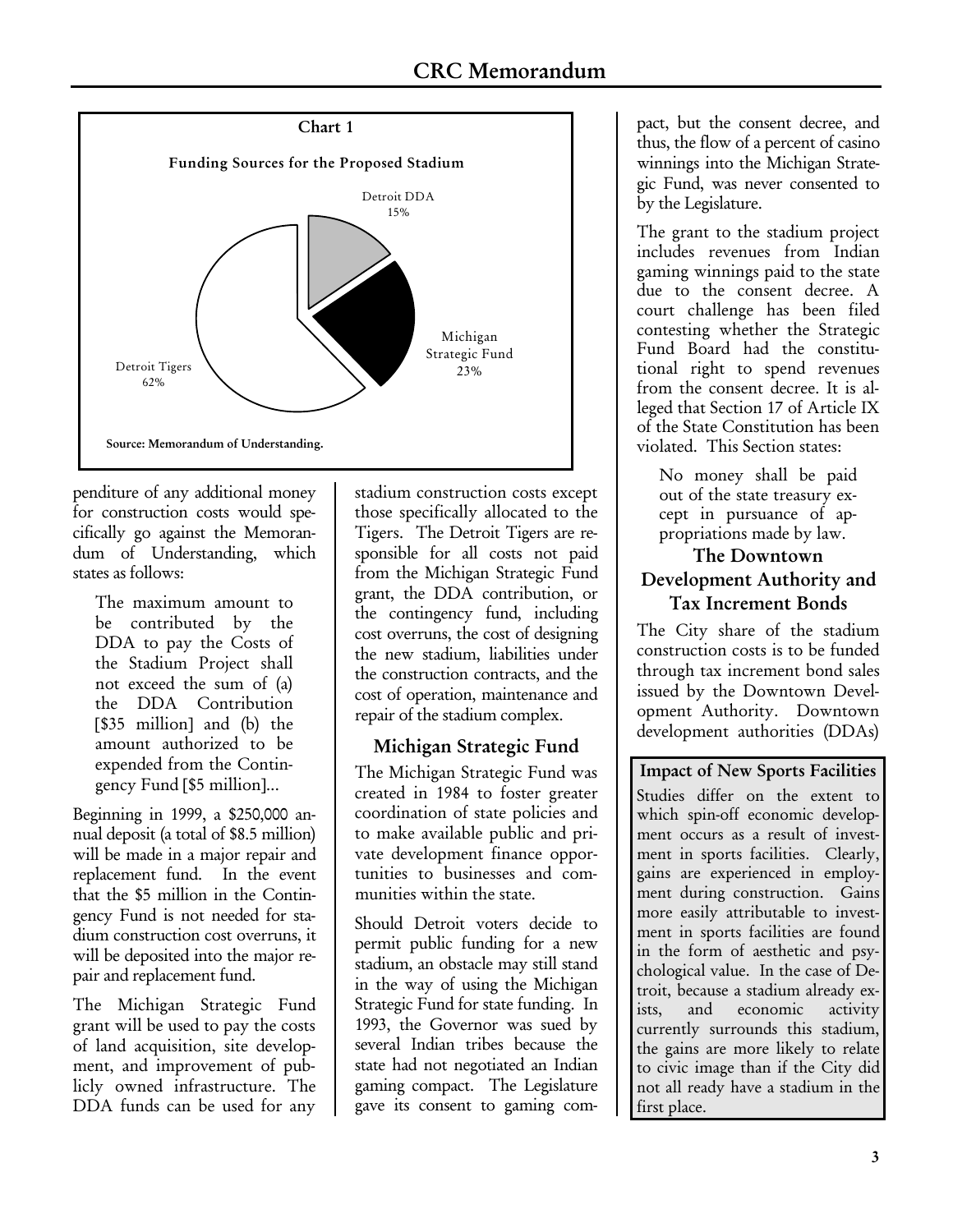were authorized in 1974 to give cities, villages, and townships a tool to promote economic development and to address deterioration in urban areas. These authorities are public bodies, created by a resolution of the governing body of a municipality and encompassed in a district. A DDA is controlled by a board of directors appointed by the chief executive officer of the municipality, with the consent of the legislative body. While the authority does not have the power of eminent domain, a municipality may take private property and transfer the property to the authority. The Detroit DDA may impose a property tax of one mill on the district properties and create special assessment districts. As of June 30, 1993, some 276 local governments in Michigan had created DDAs.

Tax increment financing is the major revenue source and is the most important aspect of DDAs. All other functions and powers are also functions and powers of<br>local governments. Tax increlocal governments. ment financing allows the DDA to "capture" the revenues from the levy of non-debt property taxes on the increase of state equalized value in the district or development area over the base year in which the tax increment financing plan was approved (See Tax Increment Financing on this page).<sup>1</sup> DDAs may sell reve-

#### Tax Increment Financing

The concept of tax increment financing assumes that all growth in property values since the establishment of a downtown development authority is due to the actions of the authority. Accordingly, the authority "captures" all of the increase in state equalized value (SEV) of properties in the district since the establishment of the authority to finance its economic development efforts.

The DDA tax base consists of the difference, or increment, between the current year SEV and the base year SEV. The base year SEV of the Detroit DDA was \$204.3 million.<sup>2</sup> Several governmental units levy property taxes on properties within the DDA district, including the City of Detroit, the City of Detroit Public Schools, Wayne County, and the State of Michigan. These taxing authorities continue to receive the revenues from taxes levied against the base year SEV. In Fiscal Year 1995, the value properties in the district had grown to \$427.6 million. The difference between the base year value and the current value, "the increment," was \$223.2 million. Taxes levied against the increment in FY1995 generated \$13.9 million in captured revenues. The DDA uses this money for current operations and investment in economic development projects.

<sup>2</sup> This value represents the SEV of district property in FY1978 and the value of property amended to the district in FY1984, FY1986, FY1989, and FY1995.

nue and tax increment bonds anticipating the capture of future tax increment revenues. While neither type of bond is considered a debt of the municipality, the municipality may pledge its full, and in some cases, limited faith and credit to support the bonds. Only through tax increment financing can the increase in property tax revenues resulting from economic development be directly funneled back into the creation of incentives for additional economic development.

Because the City has opted to have a DDA and utilize tax increment financing, the tax base is

j

reduced by \$223.2 million and the tax yield of all taxing authorities is reduced by \$13.9 million. Because the City has a DDA, and tax increment financing will be used to fund the stadium project, general fund money is not reallocated from other city functions and additional taxes are not necessary to fund the City share.

DDAs are restricted by state law to economic development projects only within the district. Until December of 1995, the DDA district did not encompass either the present Tiger Stadium or the land proposed for the new stadium. It was necessary for the City Council to amend the district in December 1995, to include the area of the new stadium.

-

<sup>&</sup>lt;sup>1</sup> Legislation resulting from Proposal A of 1994 specified that revenue from school millages is not available to new DDAs or for the financing of new economic development projects in existing DDAs. Downtown development au-

thorities may finance only economic development projects begun after August 19, 1993, from the capture of non-school property taxes.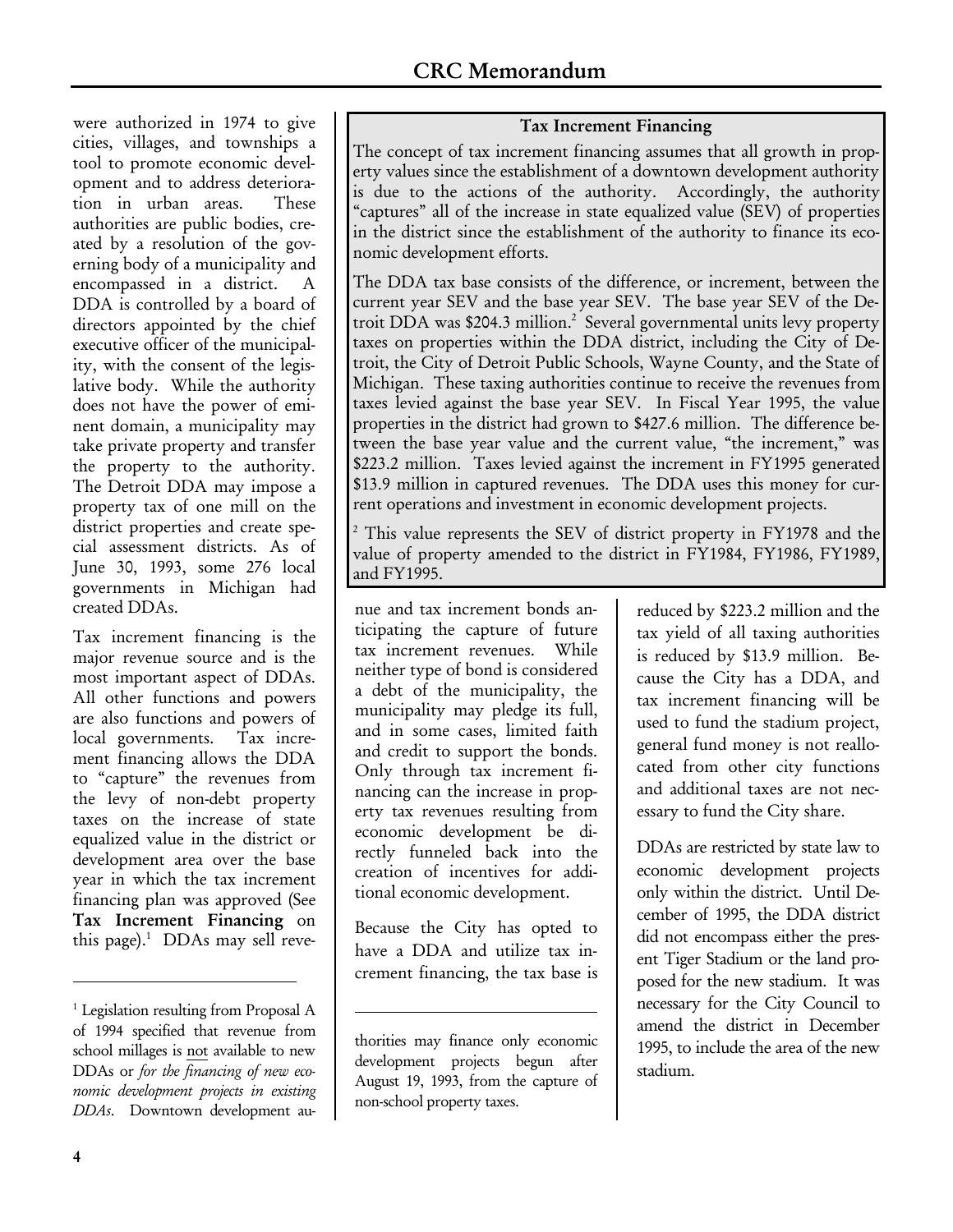### Construction Cost Comparisons

Construction Funding for Recent Stadium Projects is a list of the construction costs of facilities<br>built since 1975. This table built since 1975.

should be used more for comparing the split between public and private funding than the actual construction costs. Construction costs may or may not reflect the costs of land acquisition, site development, or public infrastructure improvements.

| Table 1                                                                                                  |            |         |              |        |         |
|----------------------------------------------------------------------------------------------------------|------------|---------|--------------|--------|---------|
| <b>Construction Funding for Recent Stadium Projects</b><br>(dollars in millions)                         |            |         |              |        |         |
|                                                                                                          |            |         |              |        |         |
| Facility                                                                                                 | Nominal \$ | 1995 \$ | <b>Built</b> | Public | Private |
| Arrowhead (Kansas City)                                                                                  | \$127.0    | \$134.0 | 1983         | $0\%$  | 100%    |
| Joe Robbie Stadium (Miami)                                                                               | 102.0      | 136.8   | 1987         | $0\%$  | 100%    |
| Palace of Auburn Hills                                                                                   | 70.0       | 90.2    | 1988         | $0\%$  | 100%    |
| Kiel Center (St. Louis)                                                                                  | 135.0      | 138.8   | 1994         | $0\%$  | 100%    |
| FleetCenter (Boston)                                                                                     | 160.0      | 160.0   | 1995         | $0\%$  | 100%    |
| <b>Bradley Center (Milwaukee)</b>                                                                        | 106.0      | 136.6   | 1988         | 6%     | 94%     |
| United Center (Chicago)                                                                                  | 188.0      | 193.3   | 1994         | 7%     | 93%     |
| Target Center (Minneapolis)                                                                              | 103.0      | 120.1   | 1990         | 18%    | 82%     |
| Delta Center (Salt Lake City)                                                                            | 94.0       | 105.2   | 1991         | 21%    | 79%     |
| Charlotte Coliseum                                                                                       | 247.0      | 247.0   | 1995         | 24%    | 76%     |
| Arlington (Texas)                                                                                        | 189.0      | 189.0   | 1995         | 27%    | 73%     |
| <b>Proposed Tiger Stadium</b>                                                                            | 235.0      | N/A     | 1998         | 38%    | 62%     |
| America West (Phoenix)                                                                                   | 100.0      | 108.6   | 1992         | 47%    | 53%     |
| Gateway Arena (Cleveland)                                                                                | 136.0      | 147.7   | 1992         | 48%    | 52%     |
| Gateway Stadium (Cleveland)                                                                              | 165.0      | 169.6   | 1994         | 48%    | 52%     |
| Metrodome (Minneapolis)                                                                                  | 77.0       | 121.6   | 1982         | 73%    | 27%     |
| Georgia Dome (Atlanta)                                                                                   | 214.0      | 232.4   | 1992         | 75%    | 25%     |
| San Jose Arena                                                                                           | 163.0      | 171.9   | 1993         | 82%    | 18%     |
| Coors Field (Denver)                                                                                     | 215.0      | 215.0   | 1995         | 85%    | 15%     |
| Miami Arena                                                                                              | 53.1       | 68.4    | 1988         | 87%    | 13%     |
| Comiskey Park (Chicago)                                                                                  | 143.0      | 160.0   | 1991         | 99%    | $1\%$   |
| Pontiac Silverdome                                                                                       | 58.0       | 164.2   | 1975         | 100%   | $0\%$   |
| Louisiana Superdome                                                                                      | 163.0      | 461.5   | 1975         | 100%   | $0\%$   |
| Kingdome (Seattle)                                                                                       | 60.0       | 160.7   | 1976         | 100%   | $0\%$   |
| Indianapolis RCA Dome                                                                                    | 82.0       | 129.5   | 1982         | 100%   | $0\%$   |
| Orlando Arena                                                                                            | 101.0      | 124.2   | 1989         | 100%   | $0\%$   |
| Thunderdome (St. Petersburg)                                                                             | 138.0      | 160.9   | 1990         | 100%   | $0\%$   |
| Alamo Dome (San Antonio)                                                                                 | 196.0      | 206.7   | 1993         | 100%   | $0\%$   |
| Camden Yards (Baltimore)                                                                                 | 131.0      | 138.2   | 1993         | 100%   | $0\%$   |
| St. Louis Football Stadium                                                                               | 276.0      | 276.0   | 1995         | 100%   | $0\%$   |
| N/A -- Not Applicable                                                                                    |            |         |              |        |         |
| Source: Metropolitan Sports Facilities Commission and "Stadium Comparison" worksheet provided by Market- |            |         |              |        |         |
| ing Resource Group, Inc.                                                                                 |            |         |              |        |         |